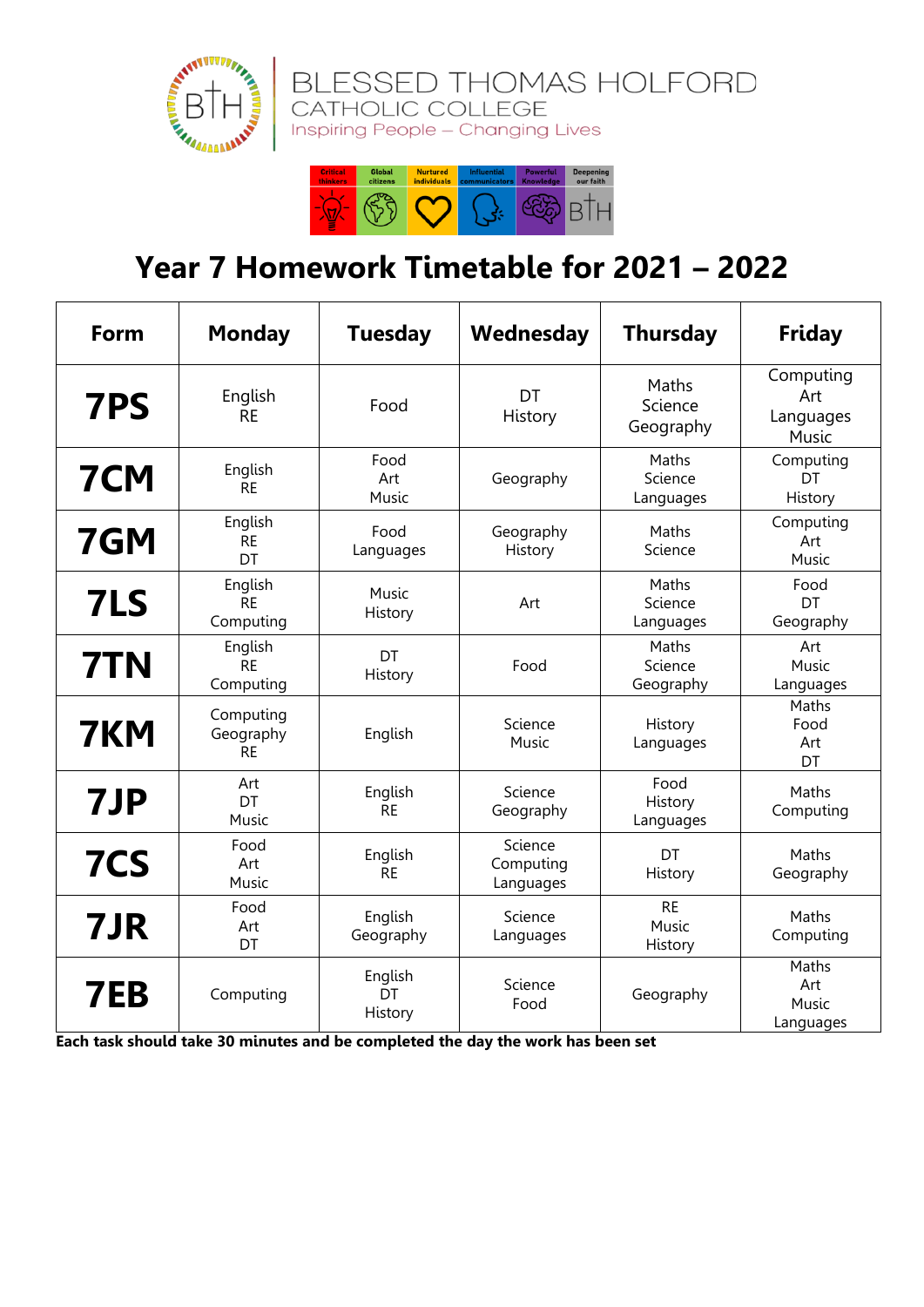

## **Year 8 Homework Timetable for 2021 – 2022**

| Form        | <b>Monday</b>                     | <b>Tuesday</b>                                   | Wednesday                        | <b>Thursday</b>                        | <b>Friday</b>                            |
|-------------|-----------------------------------|--------------------------------------------------|----------------------------------|----------------------------------------|------------------------------------------|
| <b>8B1</b>  | English<br>Art                    | Maths<br>Science                                 | <b>RE</b><br>Music               | Computing<br>Design Tec<br>Languages   | History<br>Geography<br>Food & Nutrition |
| <b>8B2</b>  | History                           | Art<br>Geography<br>Languages                    | Maths<br>Food & Nutrition        | English<br>Design Tec<br>Music         | Science<br><b>RE</b><br>Computing        |
| <b>8MT1</b> | History                           | Computing<br>Food & Nutrition                    | Maths<br>Design Tec<br>Geography | English<br><b>RE</b>                   | Science<br>Art<br>Music<br>Languages     |
| <b>8MT2</b> | Science<br>History                | English<br>Computing<br>Art                      | Music<br>Geography               | Maths<br><b>RE</b><br>Food & Nutrition | Design Tech<br>Languages                 |
| <b>8MT3</b> | Food & Nutrition                  | Art<br>History<br>Languages                      | Maths<br><b>RE</b>               | English<br>Computing<br>Design Tech    | Science<br>Music<br>Geography            |
| <b>8S</b>   | Science<br>History                | English<br>Computing<br>Art                      | Music<br>Geography               | Maths<br><b>RE</b><br>Food & Nutrition | Design Tech<br>Languages                 |
| <b>8CS1</b> | English<br>Food & Nutrition       | Maths<br>Science                                 | Design Tech<br>Geography         | Computing<br>Art<br>History            | <b>RE</b><br>Music<br>Languages          |
| <b>8CS2</b> | English                           | Maths<br>Science                                 | Design Tech<br>Music<br>History  | <b>RE</b><br>Art<br>Food & Nutrition   | Computing<br>Geography<br>Languages      |
| <b>8R1</b>  | Science<br>Geography<br>Languages | English<br>Music                                 | <b>RE</b>                        | Maths<br>Art<br>Food & Nutrition       | Computing<br>Design Tech<br>History      |
| <b>8R2</b>  | Art                               | Design Tech<br>History<br>Geography<br>Languages | Maths                            | English<br>Computing<br>Music          | Science<br><b>RE</b><br>Food & Nutrition |

**Each task should take 30 minutes and be completed the day the work has been set**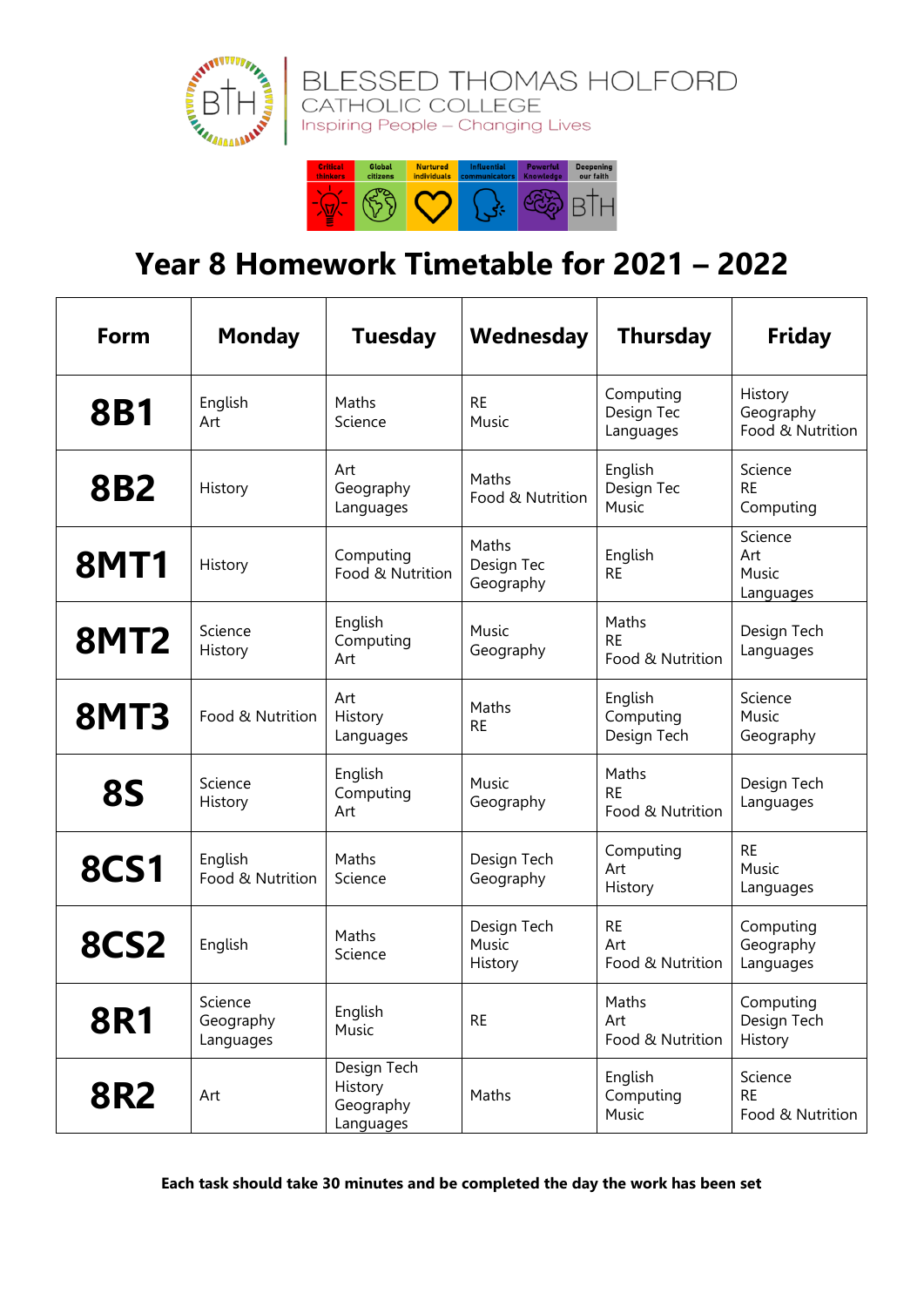

#### ESSED THOMAS HOLFORD **BLE** CATHOLIC COLLEGE Inspiring People - Changing Lives



## **Year 9 Homework Timetable for 2021 – 2022**

| Form             | <b>Monday</b>           | <b>Tuesday</b>                   | Wednesday                       | <b>Thursday</b>                     | <b>Friday</b>                   |
|------------------|-------------------------|----------------------------------|---------------------------------|-------------------------------------|---------------------------------|
| <b>9B1</b>       | Geography<br>Languages  | Food or DT                       | Maths<br>Art                    | English<br>Computing<br>Music       | Science<br><b>RE</b><br>History |
| <b>9B2</b>       | Languages               | Science<br>Geography             | Maths<br><b>RE</b><br>Computing | Thursday<br>Music<br>History        | Art<br>Food or DT               |
| <b>9N1</b>       | <b>RE</b><br>Languages  | Food or DT<br>History            | Maths<br>Music                  | English<br>Computing<br>Art         | Science<br>Geography            |
| <b>9N2</b>       | Maths<br>Geography      | Science<br>Computing<br>Music    | Food or DT<br>History           | <b>RE</b><br>Art                    | English<br>Languages            |
| 9MT              | Geography<br>Languages  | <b>RE</b><br>Food or DT          | Maths<br>Art                    | English<br>Computing<br>Music       | Science<br>History              |
| <b>9S1</b>       | Languages               | Science<br>Geography             | Maths<br>Music<br>History       | English<br><b>RE</b><br>Computing   | Art<br>Food or DT               |
| <b>9S2</b>       | Maths<br>History        | Science<br>Art<br>Music          | Food or DT                      | <b>RE</b><br>Computing<br>Geography | English<br>Languages            |
| <b>9CS1</b>      | Geography<br>Languages  | Computing<br>Food or DT<br>Music | Maths<br>History                | English<br>Art                      | Science<br><b>RE</b>            |
| 9CS <sub>2</sub> | Languages               | Science<br>History               | Maths<br><b>RE</b>              | English<br>Art<br>Geography         | Food or DT<br>Music             |
| <b>9R1</b>       | Languages               | Science<br><b>RE</b>             | Maths<br>Music<br>History       | English<br>Art                      | Computing<br>Food or DT         |
| <b>9R2</b>       | Maths<br>Art<br>History | Science<br>Music                 | Food or DT                      | <b>RE</b><br>Computing<br>Geography | English<br>Languages            |

**Each task should take 30 minutes and be completed the day the work has been set**